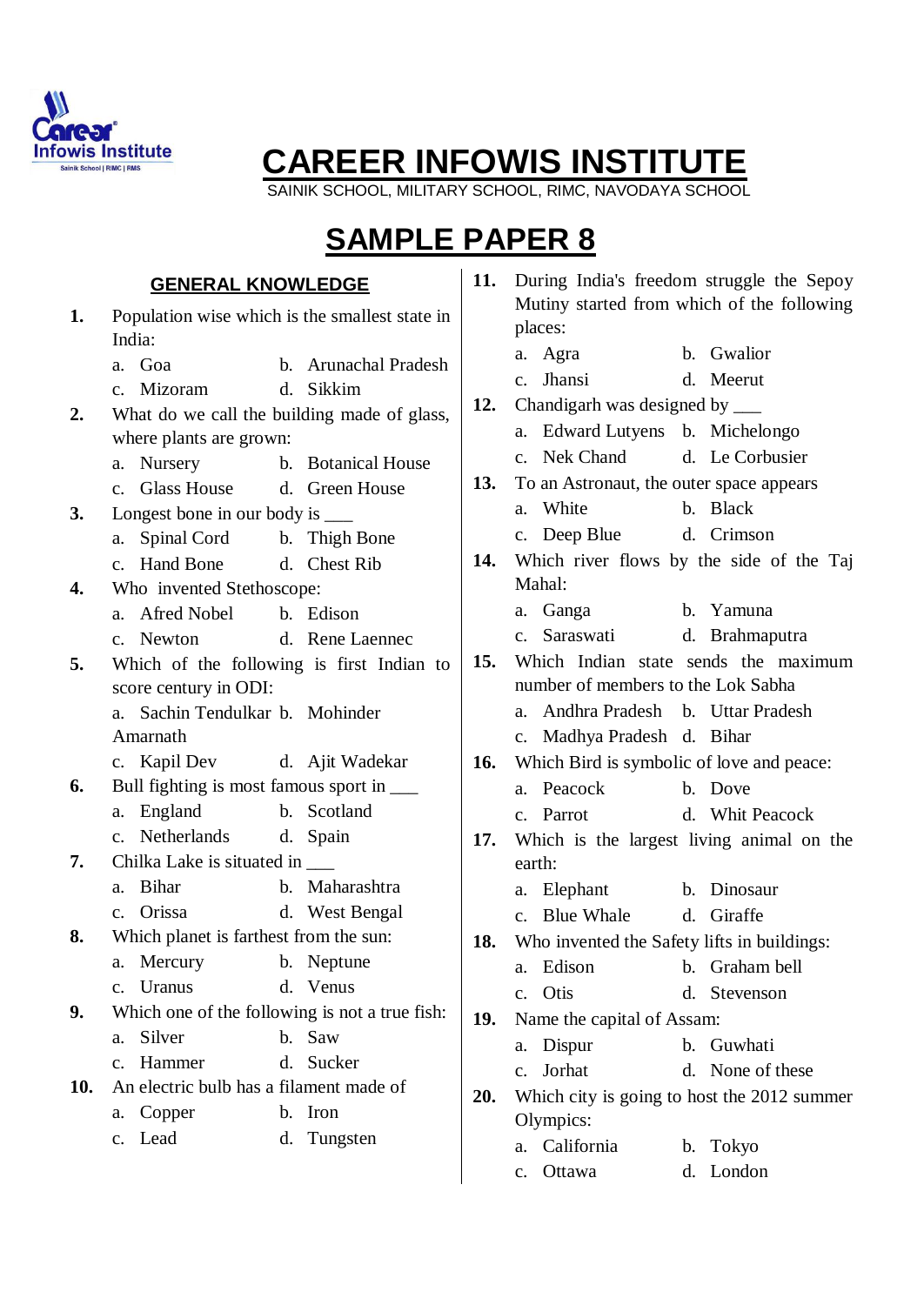

SAINIK SCHOOL, MILITARY SCHOOL, RIMC, NAVODAYA SCHOOL

- **21.** Name the first citizen of India as on 20 Dec. 2009
	- a. Mrs. Manmohan Singh
	- b. Mrs. Sonia Gandhi
	- c. Mrs. Pratiba Patel
	- d. None of these
- **22.** Which Indian woman at the age of 75 flew in the SUKOI 30 if Indian Air Force on 25 November 2009:
	- a. Mrs. Manmohan Singh
	- b. Sonia Gandhi
	- c. Pratiba Patel
	- d. Flt Lt. Sindya
- **23.** Who presided over the inaugrual meeting of the Constituent Assembly of India:
	- a. Sachindananda Sinha
	- b. B R Ambedkar
	- c. Dr. Rajendra Prasad
	- d. P Upendra
- **24.** Who among the following was the Chairman of the Drafting Committee of the Indian Constitution
	- a. Rajendra Prasad
	- b. Tej Bahadur Sapru
	- c. C Rajagopalachari
	- d. BR Ambedkar
- **25.** Who among the following was the Constitutional adviser to the Constituent Assembly of India:
	- a. Dr. BN Rao b. Dr. BR Ambedkar
	- c. KM Munshi d. MC Setalvad

#### **LANGUAGE TEST (ENGLISH)**

**Direction (26-30):** Read, understand and then answer the questions that follow:

Newton, th greatest scientist, on being praised for his discoveries, said, "I have been like a child playing on the sea shore, picking up pebbles here and there, while the vast ocean of knowledge lies before me." It may be an expression of his humility but it reflects a vital truth, more and more mankind is discovering that mysteries of nature are still to be unraveled. The ocean, the atmosphere, the space, the heavens have yet to reveal their secrets, the heavens have yet to reveal their secrets. Form the tiny microcosm, the atom to the gigantic macrocosm, the nebular system, everything gradually yielding the secrets, but for one thing we come to know, there are tens of them we have yet to know. And it is knowledge that man has accumuated that tells him that much more remains to learn. We are like the mountain climber, who, as he goes up, finds that there are yet many more hills to climb.

- **26.** Newton was:
	- a. Ambitious man
	- b. A proud man
	- c. A greatest scientist
	- d. A mysterious man
- **27.** Man's search for secrets of nature:
	- a. Has come to an end
	- b. Is unending
	- c. Is for the service of mankind
	- d. Is yet to start
- **28.** How do we know that much more remains to be learnt:
	- a. By the mysterious nature of secrets
	- b. By vastness of knowledge
	- c. By the knowledge that man has accumulated
	- d. All the above
- **29.** The word "Unraveled" in the passage means:
	- a. To be made clear b. To be believed
	- c. To be experienced d. To be rejected
- **30.** Fill in the blanks with the suitable phrase. You will come,  $\_\_$ you:
	- a. Won't b. Can't
	- c. will d. Wouldn't

#### **Direction (31-35):** Choose synonym:

**31.** Misprize:

| a. despise   | b. devalue |
|--------------|------------|
| c. erroneous | d. covet   |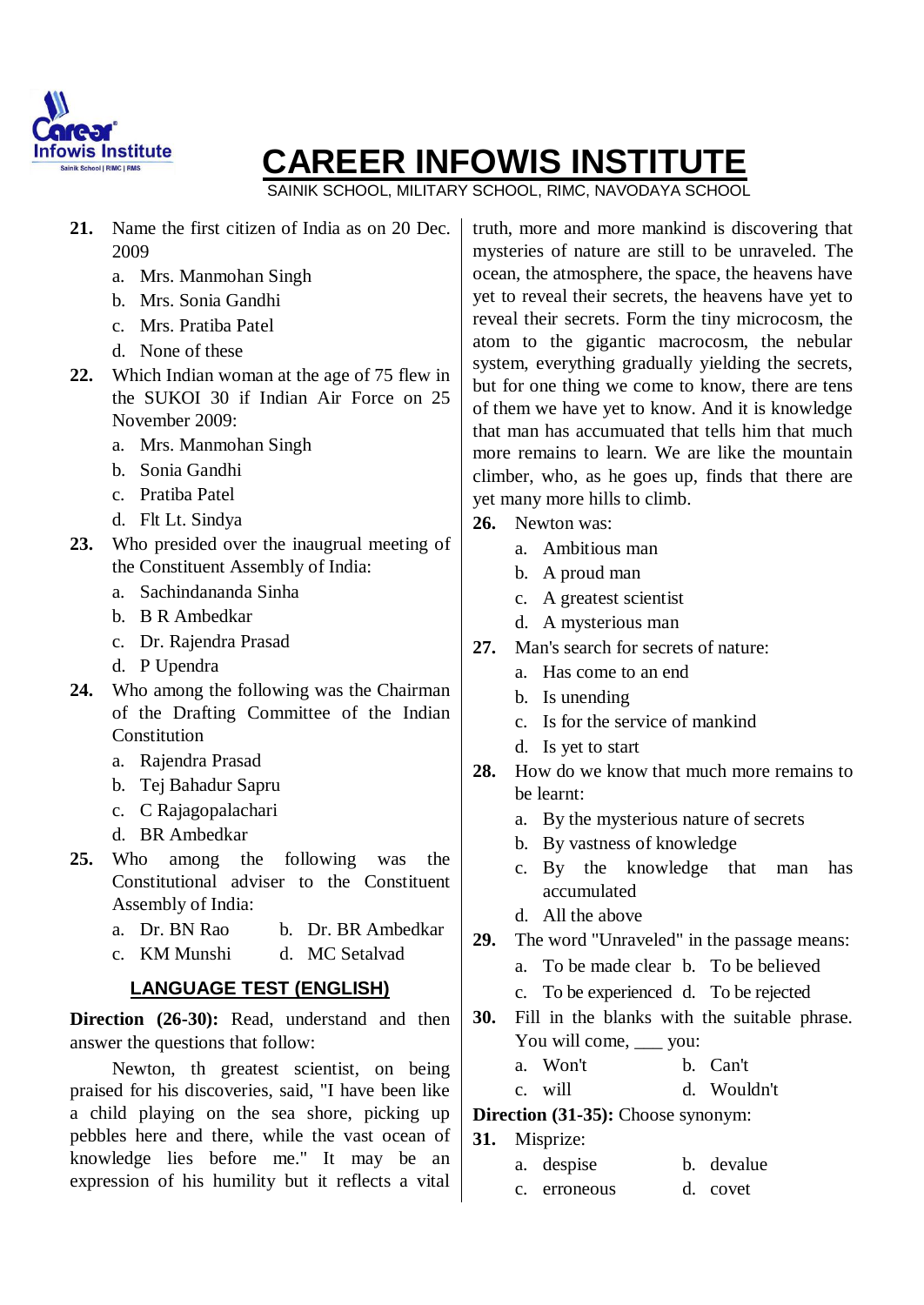

SAINIK SCHOOL, MILITARY SCHOOL, RIMC, NAVODAYA SCHOOL

| 32.        | Impugn:                                        |                 |     | c. At                                               | d. In                                                                                           |
|------------|------------------------------------------------|-----------------|-----|-----------------------------------------------------|-------------------------------------------------------------------------------------------------|
|            | a. Imply                                       | b. Fret         | 44. | People say he works _____ the CIA and he            |                                                                                                 |
|            | c. Assail                                      | d. Recalcitrant |     | carries a gun!                                      |                                                                                                 |
| <b>33.</b> | Supervene:                                     |                 |     | a. At                                               | b. For                                                                                          |
|            | a. Intervene                                   | b. Overreach    |     | c. With                                             | d. In                                                                                           |
|            | c. Displace                                    | d. Follow       | 45. | What kind of music does you like listening:         |                                                                                                 |
| 34.        | Delirious is most similar to                   |                 |     | To<br>a.                                            | b. At                                                                                           |
|            | a. Manic                                       | b. Calm         |     | In<br>$\mathbf{c}$ .                                | d. For                                                                                          |
|            | c. Tasty                                       | d. Suspicious   |     | <b>Direction (46-50):</b> Choose correct spellings: |                                                                                                 |
| 35.        | Infirm is most similar to:                     |                 | 46. | a. Mystereous                                       | b. Mistereous                                                                                   |
|            | a. Hospital                                    | b. Weak         |     | Misterious<br>$\mathbf{c}$ .                        | d. Mysterious                                                                                   |
|            | Short<br>$\mathbf{c}$ .                        | d. Frotitude    | 47. | Inundated<br>a.                                     | b. Innundated                                                                                   |
|            | <b>Direction (36-40):</b> Choose antonym:      |                 |     | Inondated<br>$\mathbf{c}$ .                         | d. Inundatid                                                                                    |
| <b>36.</b> | Mite:                                          |                 | 48. | Ameliorate<br>a.                                    | b. Amiliorate                                                                                   |
|            | a. Weakness                                    | b. Tend         |     | Amieliorate<br>$c_{\cdot}$                          | d. Amielierate                                                                                  |
|            | c. Bulk                                        | d. Drive        | 49. | a. Mortgauge                                        | b. Morgauge                                                                                     |
| 37.        | Supernal:                                      |                 |     |                                                     |                                                                                                 |
|            | a. Nocturnal                                   | b. Special      | 50. | Mortgage<br>$c_{\cdot}$<br>Paralel                  | d. Morgauge<br>b. Paralell                                                                      |
|            | c. Despicable                                  | d. Hellish      |     | a.                                                  |                                                                                                 |
| 38.        | Reprobate:                                     |                 |     | c. Parallal                                         | d. Parallel                                                                                     |
|            |                                                |                 |     |                                                     |                                                                                                 |
|            | a. Sage                                        | b. Elevated     |     | <b>GENERAL INTELLIGENCE (REASONING)</b>             |                                                                                                 |
|            | c. Possess                                     | d. Dismiss      |     |                                                     |                                                                                                 |
| 39.        | Specious:                                      |                 | 51. |                                                     | A dog is taken out every evening by the                                                         |
|            | Genuine<br>a.                                  | b. Logical      |     |                                                     | owner whose house faces East. They walk<br>200m West, then 500m South. Which                    |
|            | c. Common                                      | d. Deliberate   |     | direction should they take to reach home:           |                                                                                                 |
| 40.        | Effete                                         |                 |     | North-east<br>a.                                    | b. North                                                                                        |
|            | Conquer<br>a.                                  | b. Proper       |     | North-west<br>$\mathbf{c}$ .                        | d. South-east                                                                                   |
|            | c. Prosperous                                  | d. Civilized    | 52. |                                                     |                                                                                                 |
| 41.        | You've been talking about asking her out for   |                 |     |                                                     | S jogs 50 m North, turns right & jogs 60 m,<br>turns right again $\&$ jogs 40 m $\&$ then again |
|            | weeks, what are you waiting ___:               |                 |     |                                                     | turns right $\&$ jogs 60 m. How far is he from                                                  |
|            | To<br>a.                                       | b. In           |     | his starting point?                                 |                                                                                                 |
|            | c. At                                          | d. for          |     | $20 \text{ m}$<br>a.                                | b. 10 m                                                                                         |
| 42.        | Yeah, Mr. Bennett is our history teacher, he's |                 |     | $100 \text{ m}$<br>$\mathbf{c}$ .                   | d. 0 m                                                                                          |
|            | nice but I never know what he's talking        |                 | 53. |                                                     | The time by Saurabh's watch is half past                                                        |
|            | a. Of                                          | b. On           |     |                                                     | three. If the hour hand points towards East,                                                    |
|            | c. About                                       | d. Over         |     | to which direction would minute hand point:         |                                                                                                 |
| 43.        | I've finally decided to call ___ Simon; I want |                 |     | North<br>a.                                         | b. East                                                                                         |
|            | to know how he feels.                          |                 |     | South east<br>$\mathbf{c}$ .                        | d. None                                                                                         |
|            | a. None                                        | b. To           | 54. |                                                     | S & B starts from home in south direction<br>and walk 45 m each. S then turns left and          |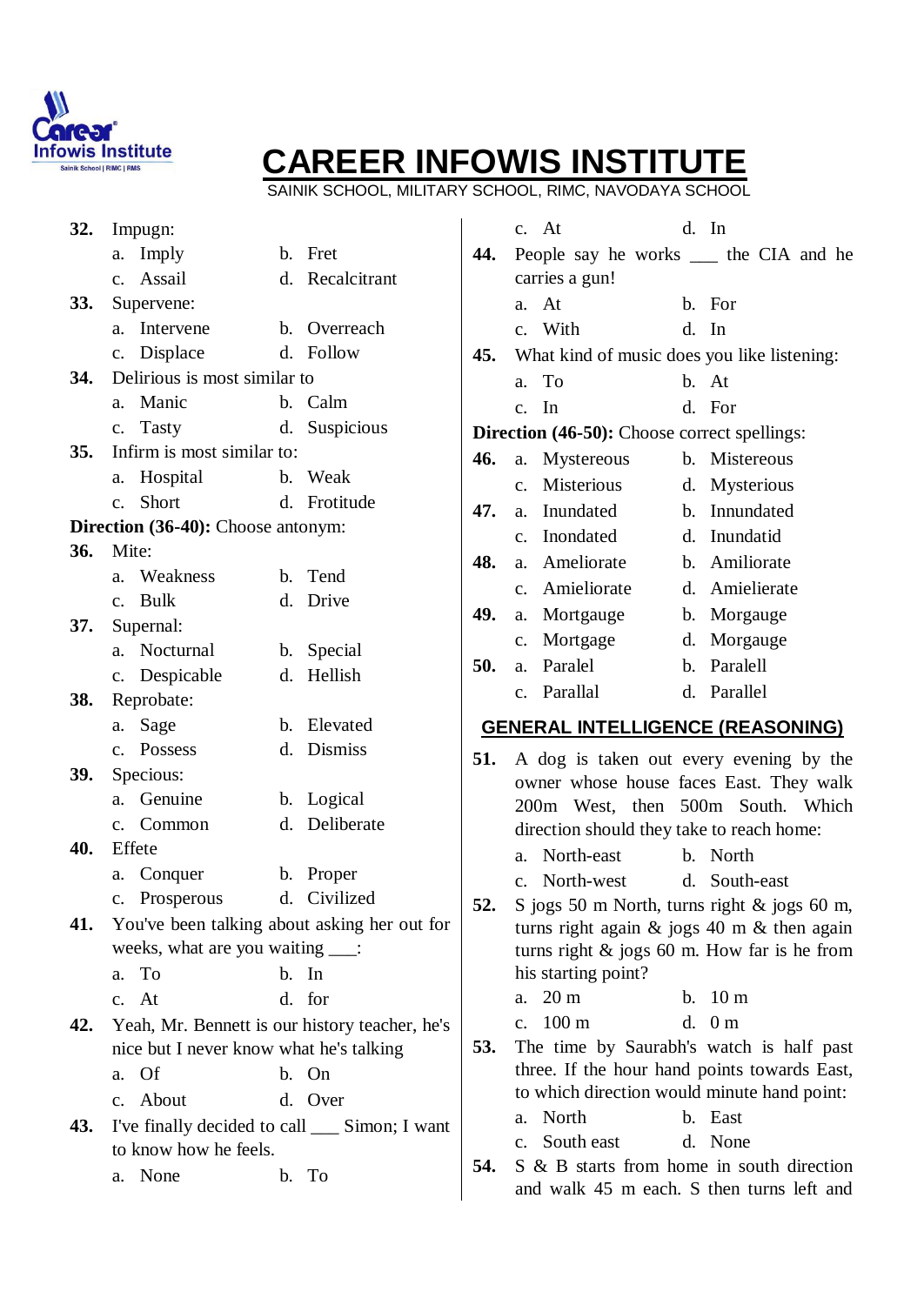

SAINIK SCHOOL, MILITARY SCHOOL, RIMC, NAVODAYA SCHOOL

|     |                                      | walks 20 m while B turns right and walks 70               |            | c. E                                                        | d. B                                                                                                              |  |
|-----|--------------------------------------|-----------------------------------------------------------|------------|-------------------------------------------------------------|-------------------------------------------------------------------------------------------------------------------|--|
|     | m. How far are they from each other: |                                                           | 62.        |                                                             | In which of the following combinations is                                                                         |  |
|     | a. 40 m                              | b. 80 m                                                   |            |                                                             | the $3rd$ person sitting in between the $1st$ and                                                                 |  |
|     | c. 65 m                              | d. $90 \text{ m}$                                         |            | $2nd$ persons:                                              |                                                                                                                   |  |
| 55. |                                      | S walks 18 m towards North. Turning left he               |            | a. EKB                                                      | b. CHB                                                                                                            |  |
|     |                                      | walks 13 m more. Then again he turns left $\&$            |            | c. AGC                                                      | d. FGD                                                                                                            |  |
|     |                                      | walks 18 m and then after turning right he                | <b>63.</b> | $(14, 84) (10, 40) (12, 60) (16, \underline{\hspace{1cm}})$ |                                                                                                                   |  |
|     | point:                               | walks 13 m. How far is he from his starting               |            | a. 80                                                       | b. 112                                                                                                            |  |
|     | a. 18 m                              | b. 30 m                                                   |            | c. 64                                                       | d. 48                                                                                                             |  |
|     | c. $26 m$                            | d. $43 \text{ m}$                                         | 64.        | $2, 10, 60, 420, 3360, \_\_$                                |                                                                                                                   |  |
| 56. |                                      | In a certain code ARCHIVE is written as                   |            | a. 30240                                                    | b. 27840                                                                                                          |  |
|     |                                      | DSBGFWJ. How is SYSTEMS writeen in                        |            | c. $25140$                                                  | d. 22240                                                                                                          |  |
|     | that code?                           |                                                           | 65.        | 4, 1, $-8$ , $-20$ , 29, $-32$ , 43                         |                                                                                                                   |  |
|     | a. TZTSTNF                           | b. TZTUTNF                                                |            | a. 17                                                       | b. 16                                                                                                             |  |
|     | c. TZTSFNT                           | d. RXRSTNF                                                |            |                                                             |                                                                                                                   |  |
| 57. |                                      | If 'R' denotes 'divided by'; 'T' denotes 'added           |            | c. 15                                                       | d. 18                                                                                                             |  |
|     |                                      | to'; 'W' denotes 'subtracted from' and 'B'                | 66.        |                                                             | $\frac{\ }{2}$ s r $\frac{\ }{2}$ t r $\frac{\ }{2}$ s r s $\frac{\ }{2}$ r $\frac{\ }{2}$ s r s t $\frac{\ }{2}$ |  |
|     | denotes 'multiplied by' then:        |                                                           |            | a. ttssrr                                                   | b. tsrtsr                                                                                                         |  |
|     | $15 W 12 T 8 R 2 B 6 =$ :            |                                                           |            | c. strtrs                                                   | d. tstttr                                                                                                         |  |
|     | a. $\frac{11}{12}$                   | b. $3\frac{2}{3}$                                         |            |                                                             | 67. $a a$ b b a $a$ a b b b b a                                                                                   |  |
|     |                                      |                                                           |            | a. aabb                                                     | b. baba                                                                                                           |  |
|     | c. 27                                | d. 3                                                      |            | c. abab                                                     | d. bbaa                                                                                                           |  |
|     |                                      | <b>Direction (58-62):</b> A, B, C, D, E, F and G, H, K    | 68.        |                                                             | In the series AHQ, DJR, GLS, JNT, ___ the                                                                         |  |
|     |                                      | are sitting around a circle facing the center. B is $4th$ |            | next term is:                                               |                                                                                                                   |  |
|     |                                      | to the left of G who is second to the right of C. F is    |            | a. LPU                                                      | b. MQU                                                                                                            |  |
|     |                                      | $4th$ to the right of C and is second to the left of K.   |            | c. MPU                                                      | d. MPV                                                                                                            |  |
|     |                                      | A is $4th$ to the right of K.D is not an immediate        |            | 69. ACE, GIK, ___, SUW, YAC                                 |                                                                                                                   |  |
|     |                                      | neighbor of either K or B. H is $3rd$ to the right of E.  |            | a. MOQ b. MNP                                               |                                                                                                                   |  |
|     | 58. Who is $2nd$ to the right of K:  |                                                           |            | c. MOP                                                      | d. MPO                                                                                                            |  |
|     | a. C                                 | b. H                                                      | 70.        |                                                             | Which group of letters should come in the                                                                         |  |
|     | c. F                                 | d. E                                                      |            |                                                             | blank in the following series of letter groups:<br>EXTRAVAGANZA, TRAVAGANZA                                       |  |
| 59. | Who is $3^{rd}$ to the right of H:   |                                                           |            |                                                             |                                                                                                                   |  |
|     | a. D                                 | b. A                                                      |            |                                                             | TRAVAGANZ, AVAGANZ, ___                                                                                           |  |
|     | c. G                                 | d. F                                                      |            | a. VAGANZA                                                  | b. VAGAN                                                                                                          |  |
| 60. | Who is $4th$ to the left of E:       |                                                           |            | c. AVAGA                                                    | d. AVAGAN                                                                                                         |  |
|     | a. A                                 | b. C                                                      | 71.        | following questions:                                        | Find the missing character in each of the                                                                         |  |
|     | c. G                                 | d. Data inadequate                                        |            |                                                             |                                                                                                                   |  |
| 61. | Who is $4th$ to the right of D:      |                                                           |            |                                                             |                                                                                                                   |  |
|     |                                      |                                                           |            |                                                             |                                                                                                                   |  |
|     | a. K                                 | b. H                                                      |            |                                                             |                                                                                                                   |  |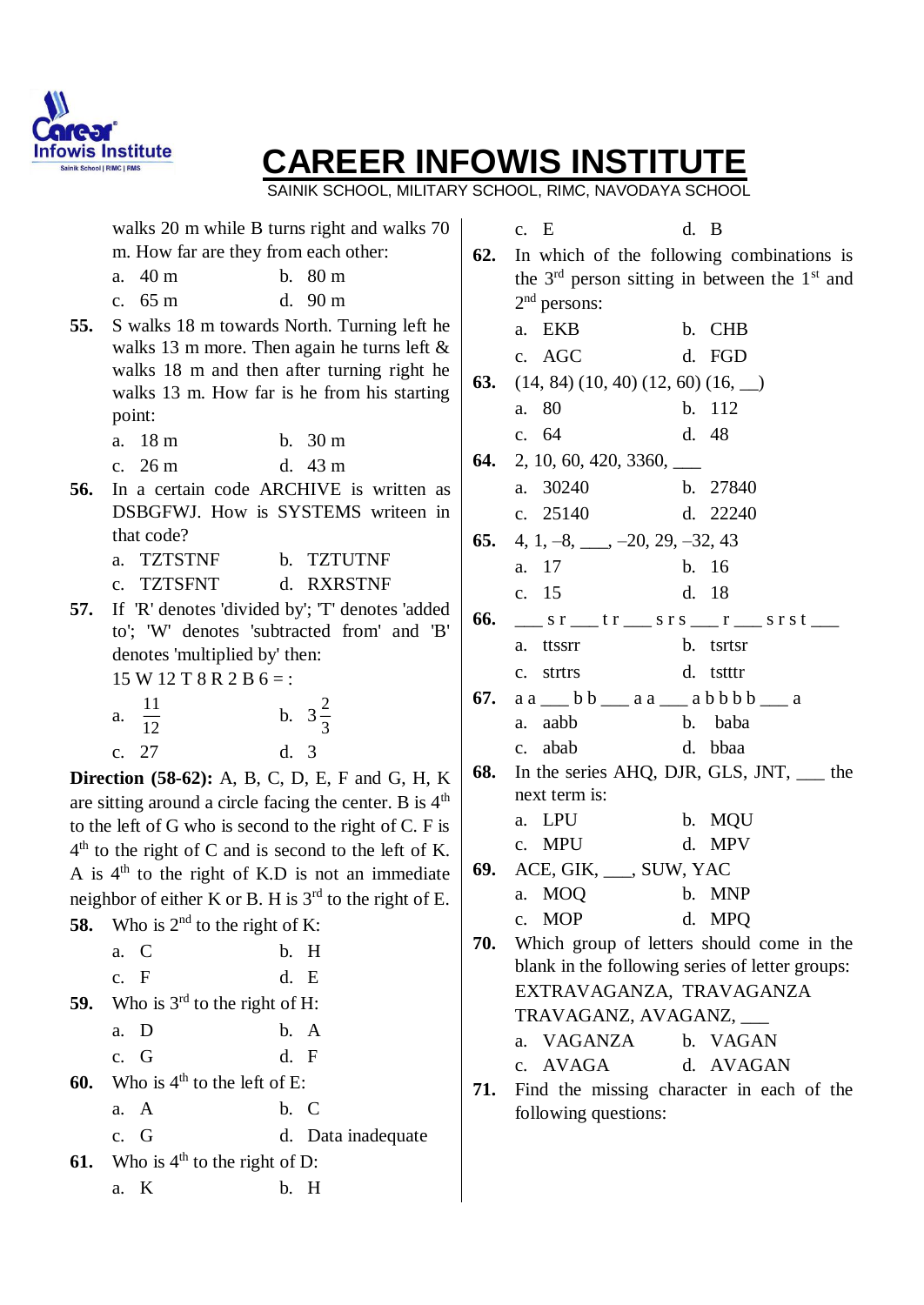

SAINIK SCHOOL, MILITARY SCHOOL, RIMC, NAVODAYA SCHOOL



**Direction** (72-73): Each of the following questions consists of Five problem figures marked as A, B, C, D, E and five answer figures marked 1, 2, 3, 4, 5. Select a figure from amongst the answer figures which will continue the series established by the five problem figures:

**72.** Problem Figures



**73.** Problem Figures



**74.** Figure A and B are related in a particular manner. Establish the same relationship between figures C and D by choosing a figure from amongst the five alternatives which would replace the question mark in fig. d.

Problem Figures



 $(12)$  $(1)$  $(3)$  $\overline{(4)}$ 

**75.** In each of the following questions, choose the correct mirror image of the fig. (X) From the amongst the four alternatives a, b, c, d given along with it.



#### **MATHEMATICS**

- **76.** Identify th greatest and the smallest in 2853, 7691, 9999, 12002, 124
	- a. 12002,124 b. 9999, 124
	- c. 7691, 124 d. 2853, 124
- **77.** Which pair has same digits at hundreds place a. 4232, 4331 b. 2334, 2340
	- c. 6524, 7823 d. 5432, 6922
- **78.** Using digits 4, 5, 6 & 0 without repetition make the greatest four-digit number
	- a. 4560 b. 5640
	- c. 6540 d. 6504
- **79.** The school canteen charges Rs. 20 for lunch Rs. 4 for milk for each day. How much money do you spend in 5 days on these things
	- a. 100 b. 20
	- c. 120 d. 5
- **80.** Largest number formed by digits 2, 4, 0, 3, 6,  $9$  is:

| a. 432900   | h. 392460   |
|-------------|-------------|
| c. $964320$ | d. $903642$ |

**81.** If 36 flats cost Rs. 6,82,51,500 What is the cost of each flat

|  | a. Rs. 1,98,670 |  |  | b. Rs. $1,35,649$ |
|--|-----------------|--|--|-------------------|
|--|-----------------|--|--|-------------------|

| d. Rs. 18,95,875<br>c. Rs. $2,03,456$ |  |
|---------------------------------------|--|
|---------------------------------------|--|

**82.** What will be the distance covered by Shalini by taking three rounds around a square park of side 2 cm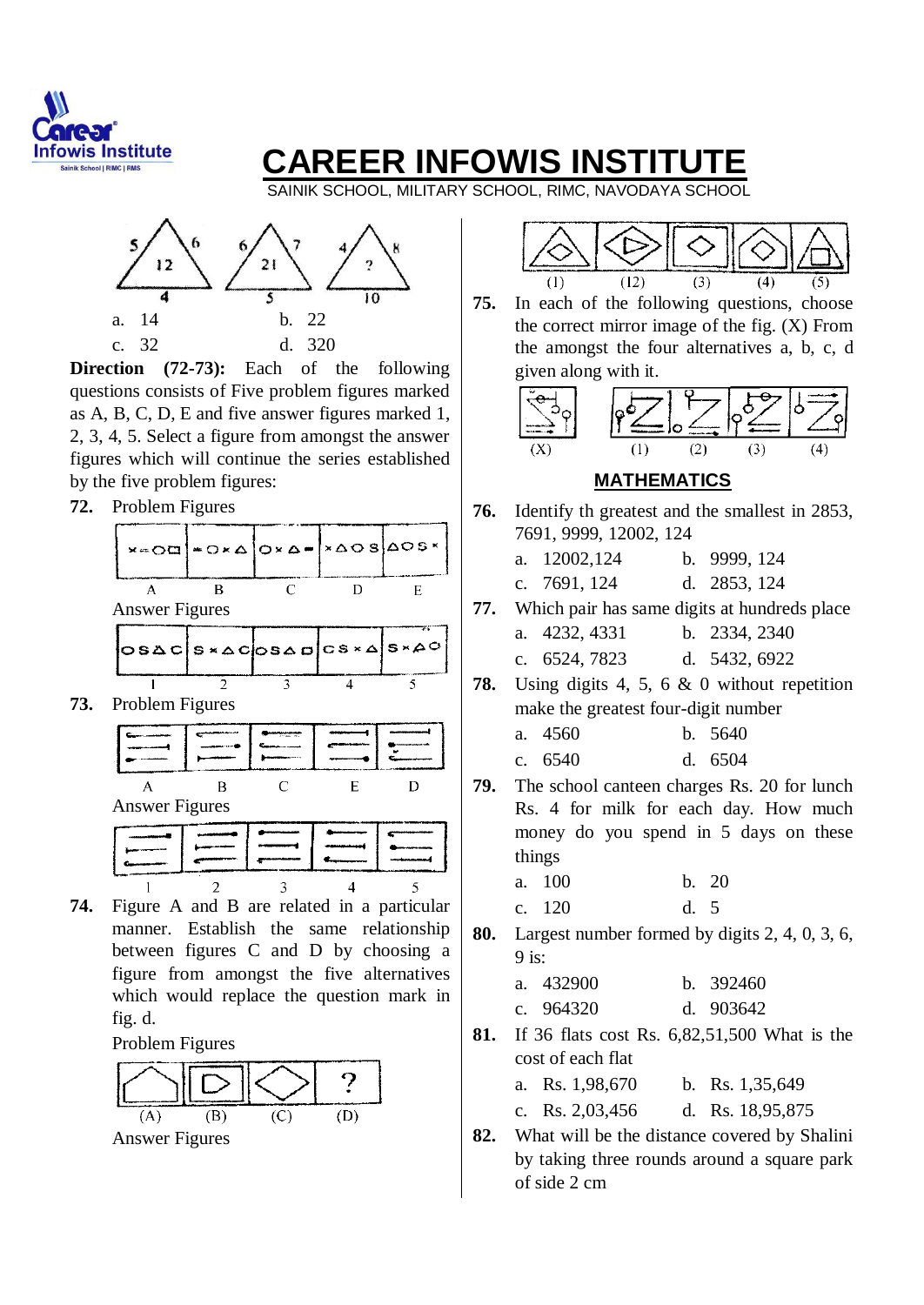

SAINIK SCHOOL, MILITARY SCHOOL, RIMC, NAVODAYA SCHOOL

| 83. | a. $6 \text{ cm}$<br>c. 18 cm<br>whose each side measuring 5 cm | b. 12 cm<br>d. 24 cm<br>What is the perimeter of a regular pentagon                     | 92. | There is a 10% discount on a dozen pairs of<br>trousers marked at Rs. 8000. How many pair<br>of trousers can be bought wiith Rs. 2400?<br>b.2<br>-7<br>a. |
|-----|-----------------------------------------------------------------|-----------------------------------------------------------------------------------------|-----|-----------------------------------------------------------------------------------------------------------------------------------------------------------|
|     | a. 10 cm                                                        | b. $20 \text{ cm}$                                                                      |     | d. 8<br>c. $4$                                                                                                                                            |
|     | c. 15 cm                                                        | d. 25 cm                                                                                | 93. | If a shopkeeper gives 20% discount and then                                                                                                               |
| 84. | <i>is</i>                                                       | Z multiplied by 5 and then subtracted from 7                                            |     | 10% discount on a pen, which has the<br>marked price of Rs. 500, how much would                                                                           |
|     | a. $5z - 7$                                                     | b. $z - 35$                                                                             |     | be the selling price of the pen?                                                                                                                          |
|     | c. $7 - 5z$                                                     | d. $z/5 - 7$                                                                            |     | a. Rs. 350<br>b. Rs. 150                                                                                                                                  |
| 85. |                                                                 | The age of Siddhartha is x years, Sahil is 5                                            | 94. | c. Rs. 320<br>d. Rs. 360                                                                                                                                  |
|     |                                                                 | years older than Siddhartha therefore Sahil's                                           |     | A and B can together complete a piece of<br>work in 4 days. If A alone can complet the                                                                    |
|     | age is<br>a. 5x                                                 | b. $x-5$                                                                                |     | same work in 12 days, in how many days can                                                                                                                |
|     | c. $x + 5$                                                      | d. $x/5$                                                                                |     | B alone complete that work:                                                                                                                               |
| 86. |                                                                 | If the cost of 6 cans of juice is Rs. 210, then                                         |     | a. 4 days<br>b. $5 \text{ days}$                                                                                                                          |
|     | what is the cost of 4 cans of juice is?                         |                                                                                         |     | d. $7 \text{ days}$<br>c. $6 \text{ days}$                                                                                                                |
|     | a. Rs. 120                                                      | b. Rs. 140                                                                              | 95. | A does a work in 10 days and B does the                                                                                                                   |
|     | c. Rs. 100                                                      | d. Rs. 80                                                                               |     | same work in 15 days. In how many days                                                                                                                    |
| 87. | Fill in the blank: -32m: $64m = 6$ sec: _____                   |                                                                                         |     | they together will do the same work:                                                                                                                      |
|     | a. 13 sec                                                       | b. $12 \text{ sec}$                                                                     |     | a. $5 \text{ days}$<br>b. 6 days                                                                                                                          |
|     | c. $8 \text{ sec}$                                              | d. $24 \text{ sec}$                                                                     |     | c. $7 \text{ days}$<br>d. 8 days                                                                                                                          |
| 88. | 2.09 can be expressed in terms of % as                          |                                                                                         | 96. | Find the LCM of 18, 24 and 60:                                                                                                                            |
|     | a. 2.09%                                                        | b. 20.9%                                                                                |     | a. 320<br>b. 330                                                                                                                                          |
|     | c. $209%$                                                       | d. $0.209%$                                                                             |     | c. 340<br>d. 360                                                                                                                                          |
| 89. | What is 15% of 34:                                              |                                                                                         | 97. | The greatest number which will divide 2112<br>and 2792 leaving 4 as the remainder in each                                                                 |
|     | a. 5.10                                                         | b. $4.10$                                                                               |     | of the case is:                                                                                                                                           |
|     | c. $3.10$                                                       | d. 2.10                                                                                 |     | -78<br>82<br>b.<br>a.                                                                                                                                     |
| 90. |                                                                 | A man buys an article for Rs. 27.50 and sells                                           |     | d. 64<br>c. 68                                                                                                                                            |
|     | it for Rs. 28.60. Find his gain percent                         |                                                                                         | 98. | Two horses and a carriage together cost Rs.                                                                                                               |
|     | 1%<br>a.                                                        | $b. \t2\%$                                                                              |     | 1305. If the cost of the carriage is Rs. 347                                                                                                              |
|     | c. 3%                                                           | d. 4%                                                                                   |     | less than the cost of the horses; find the cost                                                                                                           |
| 91. |                                                                 | A book was sold for Rs. 27.50 with a profit                                             |     | of carriage and horses separately:                                                                                                                        |
|     |                                                                 | of 10%. If it were sold for Rs. 25.75, then<br>would have been percentage of profit and |     | 826, 479<br>b. $800, 400$<br>a.                                                                                                                           |
|     | loss:                                                           |                                                                                         |     | 500, 600<br>d. None<br>$c_{\cdot}$                                                                                                                        |
|     | 2% Profit<br>a.                                                 | b. 3% Profit                                                                            | 99. | What least number should be multiplied by                                                                                                                 |
|     | c. 2% Loss                                                      | d. 3% Loss                                                                              |     | 2880 to make it a perfect square:                                                                                                                         |
|     |                                                                 |                                                                                         |     | a. 2<br>b. 3                                                                                                                                              |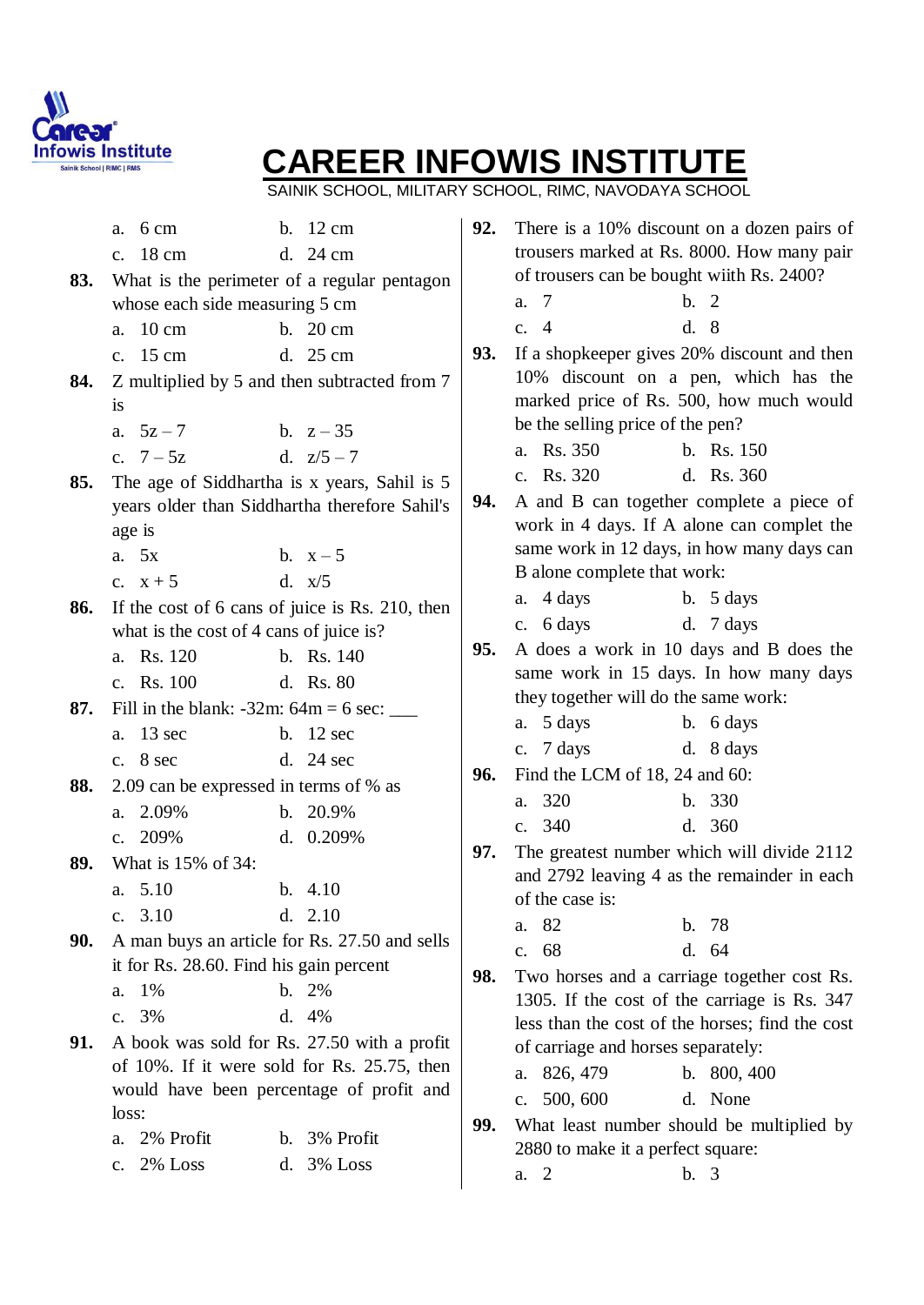

SAINIK SCHOOL, MILITARY SCHOOL, RIMC, NAVODAYA SCHOOL

| c. $4$                                      | d. 5                                                                 |                | c. 183                                                       |      | d. 184              |  |
|---------------------------------------------|----------------------------------------------------------------------|----------------|--------------------------------------------------------------|------|---------------------|--|
|                                             | 100. Some men went to a hotel. Each man spent as                     |                | 109. A car running at a speed of 60 km per hour              |      |                     |  |
|                                             | many rupees as there were men. The total                             |                | performs a journey in 5 hours. How long                      |      |                     |  |
|                                             | money spent was Rs. 81. Find the number of                           |                | would the same journey take if the speed                     |      |                     |  |
| men:                                        |                                                                      |                | were reduced to 50 km per hour:                              |      |                     |  |
| - 7<br>a.                                   | b.8                                                                  | a. 5           |                                                              | b.6  |                     |  |
| c. 9                                        | d. 10                                                                | c. 7           |                                                              | d. 8 |                     |  |
|                                             | <b>101.</b> If $a = 4$ and $b = 1$ , find the value of $(7a - 3b)$ : |                | 110. Nidhi gets 75% marks in Hindi in an                     |      |                     |  |
| 25<br>a.                                    | b. 26                                                                |                | examination. If the maximum marks be 200,                    |      |                     |  |
| c. 27                                       | d. 28                                                                |                | how many marks did she get:                                  |      |                     |  |
| 102. Divide $x^2 - 5x + 6$ by $x - 2$ :     |                                                                      |                | a. 100                                                       |      | b. 150              |  |
| a. $x-2$                                    | b. $x-3$                                                             | $\mathbf{c}$ . | 120                                                          |      | d. 200              |  |
| c. $x-1$                                    | d. $x-4$                                                             |                | 111. The weight of 5 boys in a class is 49.6 kg,             |      |                     |  |
|                                             | 103. Three points are such that they are not in a                    |                | 39.8 kg, 40.8 kg and 45.2 kg and 24.6 kg.                    |      |                     |  |
| straight line. These points ar known as:    |                                                                      |                | Find its average weight.                                     |      |                     |  |
| a. Collinear point                          |                                                                      |                | a. 10                                                        |      | b. 20               |  |
| b. Non-collinear points                     |                                                                      |                | c. 30                                                        |      | d.40                |  |
| Intersecting points<br>c.                   |                                                                      |                | 112. Convert 1589 miligram into grams:                       |      |                     |  |
| d. None                                     |                                                                      |                | a. 1.589                                                     |      | b. 15.89            |  |
|                                             | <b>104.</b> Which one of the following is reflex angle:              |                | c. 158.9                                                     |      | d. $0.1589$         |  |
| $182^{\circ}$<br>a.                         | b. $180^{\circ}$                                                     |                | 113. A man bought a radio for Rs. 250. He paid               |      |                     |  |
| c. $90^\circ$                               | d. $75^\circ$                                                        |                | Rs. 95 in each and remaining in installments                 |      |                     |  |
|                                             | 105. Find the total surface area of six faces of                     |                | of Rs. 15.50. Find the no. of installments:                  |      |                     |  |
|                                             | cuboids of length; breadth and height are 25,                        | a.             | - 10                                                         |      | b. 20               |  |
| 20, 15 cm:                                  |                                                                      |                | c. 30                                                        |      | d.40                |  |
| a. $2305 \text{ cm}^2$                      | b. $2200 \text{ cm}^2$                                               |                |                                                              |      |                     |  |
| c. $2350 \text{ cm}^2$                      | d. $4000 \text{ cm}^2$                                               |                | <b>114.</b> A man completes $\frac{1}{20}$ of his journey by | 30   |                     |  |
|                                             | 106. The perimeter of a rectangular field is 1000                    |                |                                                              |      |                     |  |
|                                             | m. Find the area of the rectangular field if                         |                | acroplane, $\frac{12}{30}$ by train and the rest by taxi.    |      |                     |  |
| the ratio of its length and breadth is 3:2. |                                                                      |                | Find what part of his journey he completes                   |      |                     |  |
| $6000 \; \mathrm{m}^2$<br>a.                | b. $7000 \text{ m}^2$                                                |                | by Taxi:                                                     |      |                     |  |
| $8000 \; \mathrm{m}^2$<br>$\mathbf{c}$ .    | d. 9000 $m^2$                                                        |                | a. $7/15$                                                    |      | b. $1/12$           |  |
|                                             | 107. At what rate Rs. 4000 will amount to Rs.                        |                | c. $2/9$                                                     |      | d. $4/19$           |  |
| 5000 in 4 years:                            |                                                                      |                |                                                              |      | $0.0203'$ 2.92      |  |
| a. 6.5%                                     | b. 25%                                                               |                | 115. Find the value of: $\frac{1}{2}$                        |      | $0.0073'$ 14.5' 0.7 |  |
| c. $5%$                                     | d. $2.2\%$                                                           |                | a. $2/3$                                                     |      | $b. \quad 4/5$      |  |
|                                             | <b>108.</b> What will be the cost of 16 m of cloth if 30             |                | c. $5/6$                                                     |      | d. None             |  |
| m cost Rs. 345.                             |                                                                      |                |                                                              |      |                     |  |
| 180<br>a.                                   | b. 181                                                               |                |                                                              |      |                     |  |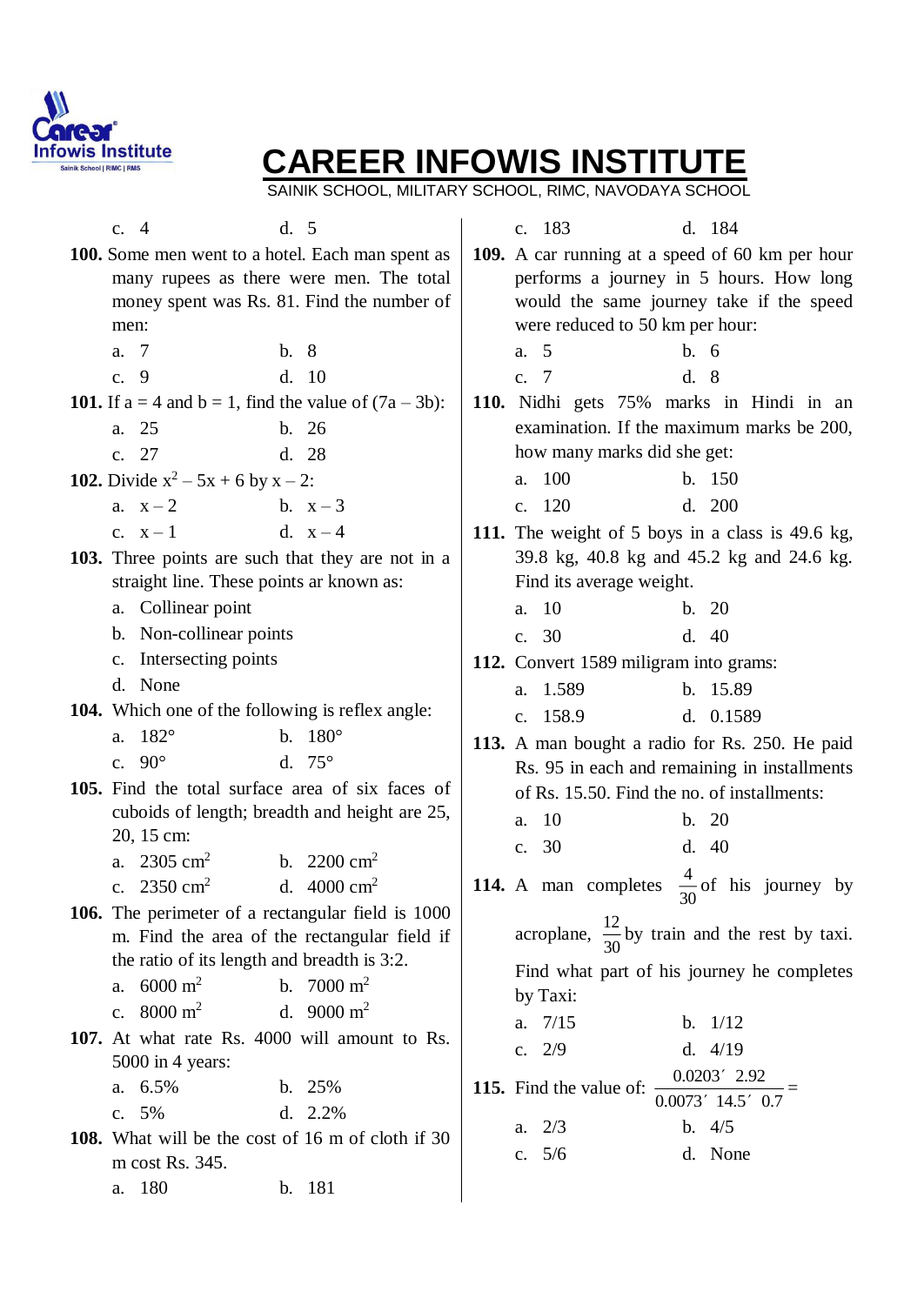

SAINIK SCHOOL, MILITARY SCHOOL, RIMC, NAVODAYA SCHOOL

|                                |                                                        |     | 116. What should be added to 36 007 so that the                  |  |  |  |  |  |
|--------------------------------|--------------------------------------------------------|-----|------------------------------------------------------------------|--|--|--|--|--|
|                                | sum may be 109.2:                                      |     |                                                                  |  |  |  |  |  |
| a.                             | 63.120                                                 |     | b. 73.193                                                        |  |  |  |  |  |
|                                | c. 20.362                                              |     | d. 15.632                                                        |  |  |  |  |  |
|                                | <b>117.</b> Find the HCF of 51, 85, 153:               |     |                                                                  |  |  |  |  |  |
| a.                             | 17                                                     |     | b. 18                                                            |  |  |  |  |  |
|                                | c. 19                                                  |     | d. 20                                                            |  |  |  |  |  |
|                                |                                                        |     | 118. Ram is 5 years older than Shyam and Shyam                   |  |  |  |  |  |
|                                |                                                        |     | is 3 years younger than Mohan. If Ram's age                      |  |  |  |  |  |
|                                | is 30 years, how old is Mohan?                         |     |                                                                  |  |  |  |  |  |
| a.                             | 27                                                     |     | b. 28                                                            |  |  |  |  |  |
| $\mathbf{c}$ .                 | 19                                                     |     | d. 20                                                            |  |  |  |  |  |
|                                |                                                        |     | 119. The dat of birth of a boy is 4 <sup>th</sup> October, 1968. |  |  |  |  |  |
|                                | What will be his age on 1 <sup>st</sup> January, 1980? |     |                                                                  |  |  |  |  |  |
| a.                             | 11 years, 2 months, 28 days                            |     |                                                                  |  |  |  |  |  |
| b. 18 years, 2 months, 28 days |                                                        |     |                                                                  |  |  |  |  |  |
| c. 19 years, 2 months, 28 days |                                                        |     |                                                                  |  |  |  |  |  |
|                                | d. $20$ years, 2 months, 28 days                       |     |                                                                  |  |  |  |  |  |
|                                | <b>120.</b> Find the value: 1.63 x 4.635               |     |                                                                  |  |  |  |  |  |
| a.                             | 7.55505                                                |     | b. $2.6932$                                                      |  |  |  |  |  |
|                                | c. $1.5693$                                            |     | d. 4.5869                                                        |  |  |  |  |  |
|                                | 121. 20% of 400 is:                                    |     |                                                                  |  |  |  |  |  |
| a.                             | 800                                                    | b.  | 80                                                               |  |  |  |  |  |
| $\mathbf{c}$ .                 | 8                                                      | d.  | 40                                                               |  |  |  |  |  |
|                                |                                                        |     | 122. Which one of the following is not a factor of               |  |  |  |  |  |
| 36:                            |                                                        |     |                                                                  |  |  |  |  |  |
|                                | a. 6                                                   | b.9 |                                                                  |  |  |  |  |  |
|                                | c. $4$                                                 |     | d. 14                                                            |  |  |  |  |  |
|                                |                                                        |     | 123. 8 men can do a piece of work in 7 days. In                  |  |  |  |  |  |
|                                | how many days will 4 men do it?                        |     |                                                                  |  |  |  |  |  |
| a.                             | $\overline{4}$                                         |     | b. 24                                                            |  |  |  |  |  |
|                                | c. 15                                                  |     | d. 14                                                            |  |  |  |  |  |
|                                | 124. $\sqrt{21}$ is equal to:                          |     |                                                                  |  |  |  |  |  |
| a.                             | 10                                                     | b.  | 12                                                               |  |  |  |  |  |
|                                | c. 13                                                  |     | d. None                                                          |  |  |  |  |  |
|                                | 125. Convert $37^{\circ}$ C to F:                      |     |                                                                  |  |  |  |  |  |
|                                | a. 98.6 F                                              |     | b. $97.5 \text{ F}$                                              |  |  |  |  |  |
|                                | c. $92.3 \text{ F}$                                    |     | d. None                                                          |  |  |  |  |  |